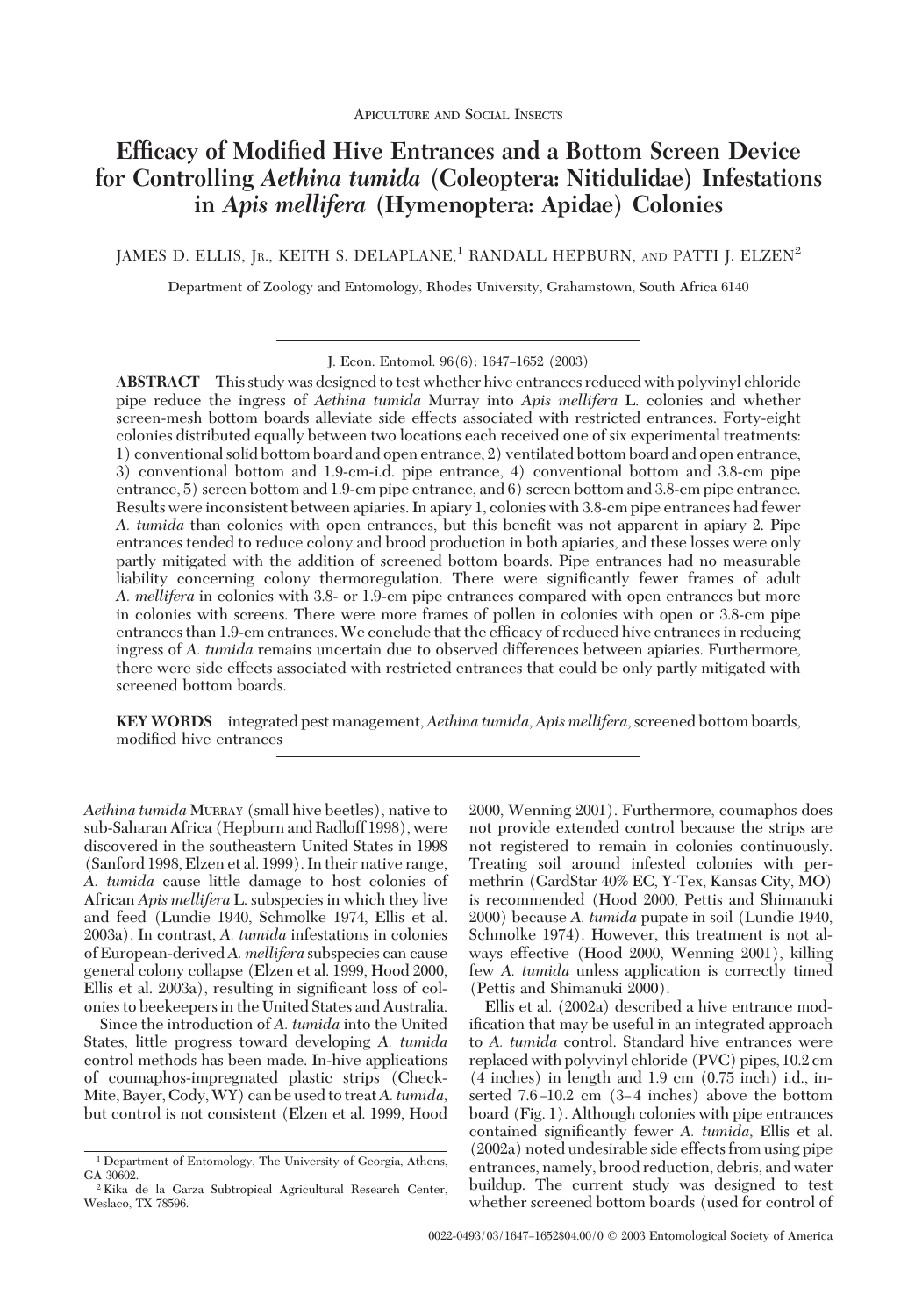

**Fig. 1.** A colony fitted with a 3.8-cm PVC pipe entrance and screened bottom board (screen not visible) to restrict entry of *A. tumida* while compensating for a corresponding loss of hive ventilation.

*Varroa destructor* Anderson & Trueman in *A. mellifera* colonies; Pettis and Shimanuki 1999, Ostiguy et al. 2000, Ellis et al. 2001) and larger diameter pipes can alleviate side effects associated with pipe entrances while rendering efficacious A. tumida control.

## **Materials and Methods**

The experiment was conducted in Richmond Hills, GA, from March to May 2002. Forty-eight Langstroth honey bee colonies consisting of single deep hive bodies were created as splits from existing colonies. An effort was made to minimize the number of *A. tumida* present in the new colonies (5 *A. tumida* per colony). All Langstroth boxes were new and previously unused at the beginning of the study. Each colony was assigned one of six treatments and given four frames of bees, three frames of brood, one frame of honey, six frames of foundation (all new frames), and a laying queen. Assigned treatments consisted of 1) a conventional solid bottom board and open entrance (control), 2) a ventilated bottom board consisting of 2-mmwide mesh plastic screen and open entrance, 3) conventional bottom and 1.9-cm i.d. (0.75-inch) PVC entrance, 4) conventional bottom and 3.8-cm (1.5 inch) i.d. PVC pipe entrance, 5) screen bottom and 1.9-cm i.d. PVC pipe entrance, and 6) screen bottom and 3.8-cm i.d. PVC pipe entrance (Fig. 1). All pipe entrances were 10.2 cm in length and inserted through the hive body 7.6–10.2-cm above the bottom board; colonies receiving pipes had their regular entrances blocked shut so that ingress and egress of bees was limited to the pipes. Bottom screen mesh size was chosen based on*A. tumida* biometry described by Ellis et al. (2002b); the goal was to permit exit of falling *V.*

*destructor* while denying entry to *A. tumida.* The mesh size used in this study (2 mm) was smaller than that most often used for the control of *V. destructor* (3 mm) because *A. tumida* are small enough to move through 3-mm mesh screen. Alcohol samples of  $\approx$ 300 bees were taken from each colony to estimate beginning *V. destructor* populations.

**Table 1. Analysis of variance testing effects of reduced hive entrances (E) and bottom screens (S) on the average number of** *A. tumida* **adults per colony, net colony production kilograms, and colony brood production (frames)**

| Variable                | source       | df             | F    | P > F    |
|-------------------------|--------------|----------------|------|----------|
|                         | Apiary 1     |                |      |          |
| A. tumida per colony    | E            | $\overline{2}$ | 4.8  | 0.0228   |
|                         | S            | 1              | 0.8  | 0.3989   |
|                         | $E \times S$ | $\mathbf{2}$   | 6.3  | 0.0089   |
| Colony production       | E            | $\overline{2}$ | 3.6  | 0.0501   |
|                         | S            | 1              | 0.03 | 0.8627   |
|                         | $E \times S$ | $\mathfrak{2}$ | 1.2  | 0.3231   |
| Colony brood production | E            | $\overline{2}$ | 4.7  | 0.0586   |
|                         | S            | 1              | 6.5  | 0.0440   |
|                         | $E \times S$ | $\mathfrak{2}$ | 1.8  | 0.2478   |
|                         | Apiary 2     |                |      |          |
| A. tumida per colony    | E            | $\overline{2}$ | 15.1 | 0.0002   |
|                         | S            | 1              | 38.3 | < 0.0001 |
|                         | $E \times S$ | $\mathfrak{2}$ | 18.0 | < 0.0001 |
| Colony production       | E            | $\overline{2}$ | 9.5  | 0.0017   |
|                         | S            | 1              | 0.01 | 0.9243   |
|                         | $E \times S$ | $\overline{2}$ | 6.0  | 0.0107   |
| Colony brood production | E            | $\overline{2}$ | 11.5 | 0.0020   |
|                         | S            | 1              | 3.2  | 0.1013   |
|                         | $E \times S$ | $\mathfrak{2}$ | 2.4  | 0.1348   |

There were significant interactions with the main effects and location, so these variables were analyzed by location. Terms were tested against residual error.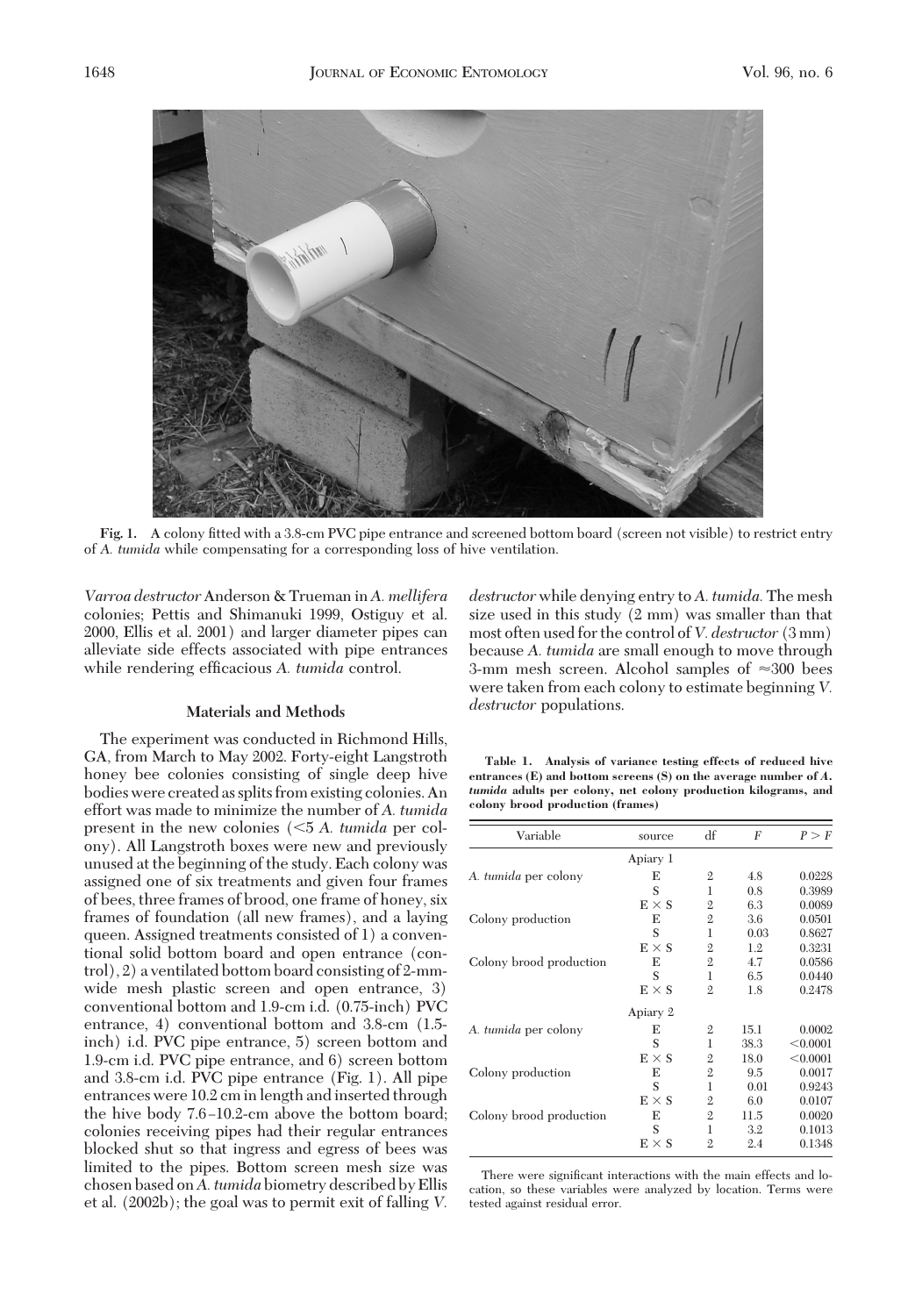|                     |                      | A. tumida                      |                       |                              | Production                             |                     |                    | Brood              |                    |
|---------------------|----------------------|--------------------------------|-----------------------|------------------------------|----------------------------------------|---------------------|--------------------|--------------------|--------------------|
|                     | Solid                | Screen                         | Entrance totals       | Solic                        | Screen                                 | Entrance totals     | Solid              | Screen             | Entrance totals    |
|                     |                      |                                |                       |                              | Apiary 1                               |                     |                    |                    |                    |
| Open                | $27.3 \pm 3.4(4)$    | $61 \pm 10.6(4)$               | $44.1 \pm 8.2$ (8)a   | $3.2 \pm 1.5(4)$             | $1.9 \pm 1.1 (4)$                      | $2.5 \pm 0.9$ (8)a  | $2.7 \pm 0.8$ (2)  | 2.8(1)             | $2.7 \pm 0.5$ (3)a |
| $\ddot{5}$          | $30.3 \pm 4.2(4)$    | (4)<br>$28.5 \pm 4.1$          | $29.4 \pm 2.7 (8)$ ab | (4)                          | $\begin{pmatrix} 1 \\ 0 \end{pmatrix}$ | $0(8)$ <sub>b</sub> | $0.4 \pm 0.1$ (3)  | $1.6 \pm 0.6$ (3)  | $1 \pm 0.4(6) a$   |
| 3.8                 | $30.3 \pm 15.6$ (3)  | $13.8 \pm 2$                   | $20.9 \pm 6.9$ (7)b   | $\left( \frac{3}{2} \right)$ | $1.8 \pm 1.3(4)$                       | $1 \pm 0.8$ (7) ab  | (1)                | $2.6 \pm 0.4 (2)$  | $1.7 \pm 0.9$ (3)a |
| Bottom board totals | $29.2 \pm 4.1$ (11)a | (12)a<br>$34.4 \pm 6.9$        |                       | $1.2 \pm 0.7$ (11)a          | $1.2 \pm 0.6$ (12)a                    |                     | $1.1 \pm 0.6$ (6)a | $2.1 \pm 0.4$ (6)b |                    |
|                     |                      |                                |                       |                              | Apiary 2                               |                     |                    |                    |                    |
| Open                | $3.8 \pm 2.8(4)$     | $\widehat{f}$<br>$3.3 \pm 0.8$ | $3.5 \pm 1.3$ (8)b    | $17.7 \pm 4.9(4)$            | $7.9 \pm 2.7(4)$                       | $12.8 \pm 3.2$ (8)a | $1.8 \pm 0.1(4)$   | $1.7 \pm 0.2$ (4)  | $1.7 \pm 0.1$ (8)a |
| $\overline{a}$      | $40 \pm 7.2$ (3)     | $\widehat{f}$<br>$1.3 \pm 0.8$ | $17.9 \pm 8.3$ (7)a   | 0(3)                         | $0.9 \pm 0.5(4)$                       | $0.5 \pm 0.3$ (7)b  | $0.4 \pm 0.1(2)$   | $1.2 \pm 0.05$ (3) | $0.9 \pm 0.2$ (5)b |
| 3.8                 | $1.5 \pm 4.6(4)$     | $1.5 \pm 0.3$                  | $6.5 \pm 2.9$ (8)b    | $0.01 \pm 0.01(4)$           | $9.6 \pm 3.6(4)$                       | $4.8 \pm 2.4$ (8)b  | $1 \pm 0.2$ (2)    | $1.2 \pm 0.6$ (2)  | $1.1 \pm 0.3$ (4)b |
| Bottom board totals | $16.5 \pm 5.3$ (11)a | $(12)$ b<br>$2 \pm 0.4$        |                       | $6.4 \pm 3.1$ (11)a          | $6.1 \pm 1.8$ (12)a                    |                     | $1.2 \pm 0.2$ (8)a | $1.4 \pm 0.1$ (9)a |                    |

All superfluous cracks or holes in the colonies were caulked and the lids taped to the hive bodies. The treatments were equally distributed between two apiaries separated by  $\approx$ 10 km and containing >50 colonies, each having existing *A. tumida* populations of 50 *A. tumida* per colony (based on visual estimates). Colonies were left unmanaged and available to invading *A. tumida.* Each treatment was replicated four times in each location for a total of eight replicates per treatment (2 locations  $\times$  6 treatments  $\times$  4 replicates = 48 colonies). During both weeks 4 and 8, one new (never used), preweighed, medium-depth Illinois super was added to experimental colonies so that each colony had two supers by the end of the study. Colonies were resealed after each super addition.

The experiment was terminated on day 70. Dead colonies were removed from the study. These colonies did not succumb to *A. tumida* pressures; rather, they were unable to establish after the initial colony setup. Data collected from all colonies included weighed alcohol samples of  $\approx$ 300 bees (used to determine ending *V. destructor* populations and bee weight); net weight gain (kilograms) of medium supers (for colony production estimations); ending number of *A. tumida* (determined by aspirating and counting; Ellis et al. 2002a); number of deep frames of bees, pollen, and sealed brood (with visual estimates as per Skinner et al. 2001); and presence/absence of a laying queen. Bee weight was determined by weighing the jars of alcohol before and after the addition of bees; the difference between both weights (which was the total weight of bees in the jar) was divided by the number of bees in the jar to give individual bee weight. Unlike in our first study (Ellis et al. 2002a), there was no water accumulation in the colonies so this variable was not analyzed in the current study.

After data collection, all experimental colonies were moved to Oconee County, GA, and put in one location of maximum sunlight. Three days later, the temperature of the interior brood nest was determined with a hand-held digital thermometer.

**Statistical Analysis.** The data were analyzed in a randomized design analysis of variance (ANOVA) recognizing entrance type (open, 1.9-cm pipe, 3.8-cm pipe) and bottom screen (present or absent) as main effects and apiary location as block (except for colony temperature for which there was no location effect). There were interactions between the main effects and location for *A. tumida* per colony, net gain of honey supers, and colony brood production. As a result, the data for these variables could not be pooled and were therefore analyzed by apiary (Table 1). The test error term was residual error. Means were separated with Duncan's test and differences accepted at  $\alpha$   $\leq$  0.05. All analyses were conducted using the software package SAS (SAS Institute 1992).

### **Results and Discussion**

In apiary 1, there were significantly more *A. tumida* in colonies with open entrances than in colonies with 3.8-cm pipe entrances (Tables 1 and 2). Colonies with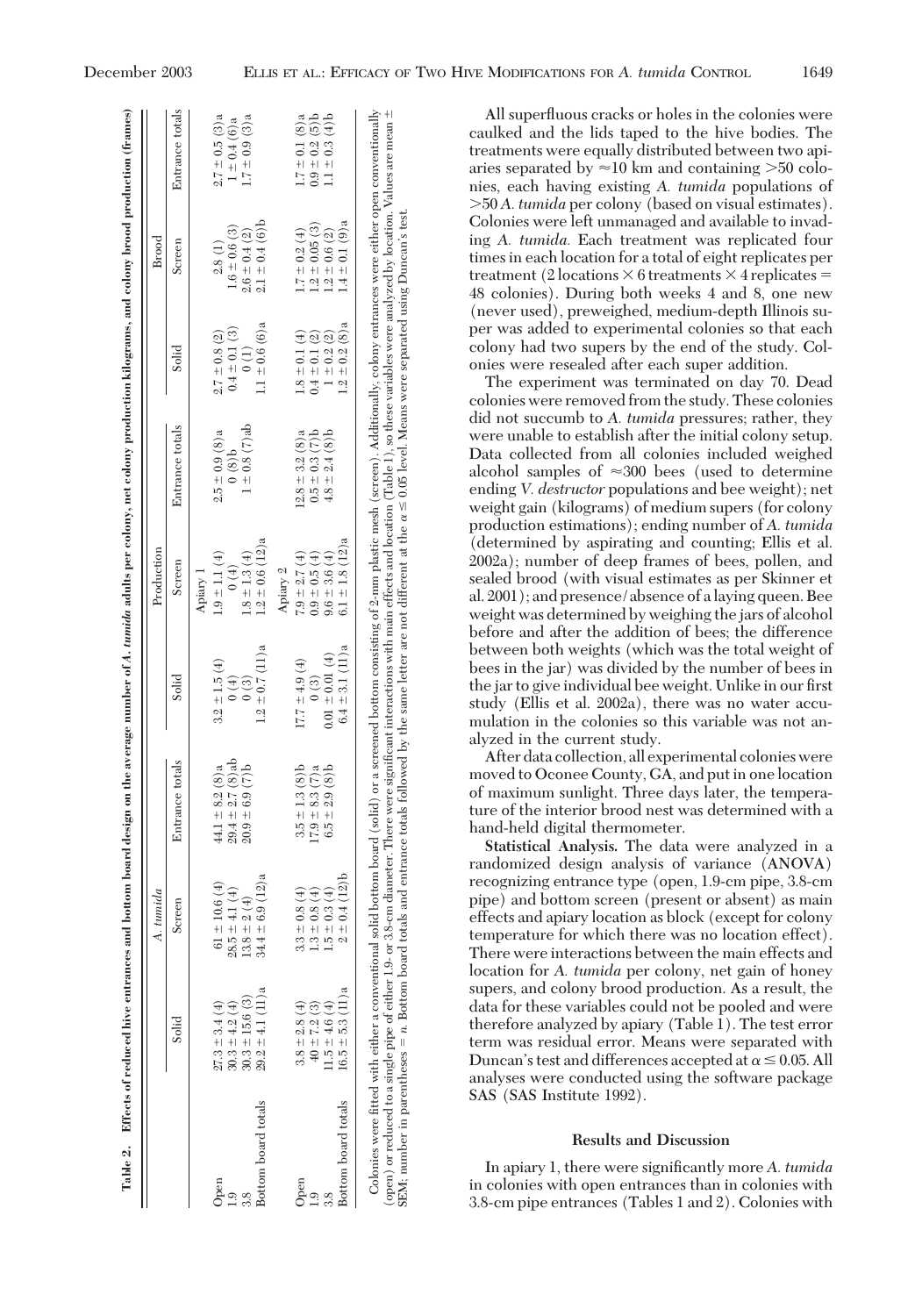**Table 3. Analysis of variance testing effects of reduced hive entrances (E) and bottom screens (S) on average weight per bee milligrams, average internal colony temperature (°C), percentage of** *A. tumida* **female, amount of adult bees (frames), amount of stored pollen (frames), and change in the number of** *V. destructor* **per adult bee**

| Variable                              | Source                | df             | F    | P > F    |
|---------------------------------------|-----------------------|----------------|------|----------|
| bee wt                                | L                     | 1              | 0.1  | 0.7392   |
|                                       | E                     | $\overline{2}$ | 0.4  | 0.6675   |
|                                       | S                     | 1              | 10.5 | 0.0029   |
|                                       | $E \times S$          | $\mathbf{2}$   | 2.5  | 0.1026   |
|                                       | $L \times E \times S$ | 5              | 0.9  | 0.4923   |
| Colony temp.                          | E                     | $\mathbf{2}$   | 0.5  | 0.6380   |
|                                       | S                     | 1              | 1.3  | 0.2584   |
|                                       | $E \times S$          | $\mathfrak{2}$ | 0.9  | 0.4034   |
| % A. tumida females                   | L                     | 1              | 4.7  | 0.0374   |
|                                       | E                     | $\overline{2}$ | 1.0  | 0.3989   |
|                                       | S                     | 1              | 1.5  | 0.2340   |
|                                       | $E \times S$          | $\mathbf{2}$   | 0.2  | 0.8566   |
|                                       | $L \times E \times S$ | 5              | 0.6  | 0.70     |
| Amount of adult bees                  | L                     | 1              | 2.7  | 0.110    |
|                                       | E                     | $\overline{2}$ | 13.0 | < 0.0001 |
|                                       | S                     | 1              | 7.3  | 0.0106   |
|                                       | $E \times S$          | $\mathfrak{2}$ | 7.3  | 0.0023   |
|                                       | $L \times E \times S$ | 5              | 0.8  | 0.5736   |
| Amount of stored pollen               | L                     | 1              | 0.04 | 0.8496   |
|                                       | E                     | $\overline{2}$ | 8.4  | 0.0011   |
|                                       | S                     | 1              | 0.01 | 0.9425   |
|                                       | $E \times S$          | $\overline{2}$ | 4.7  | 0.0159   |
|                                       | $L \times E \times S$ | 5              | 0.9  | 0.5121   |
| Change in no. of <i>V. destructor</i> | L                     | 1              | 0.01 | 0.9430   |
|                                       | E                     | $\mathfrak{2}$ | 1.3  | 0.2866   |
|                                       | S                     | 1              | 0.22 | 0.6443   |
|                                       | $E \times S$          | $\mathfrak{2}$ | 1.12 | 0.3379   |
|                                       | $L \times E \times S$ | 5              | 0.94 | 0.4674   |
|                                       |                       |                |      |          |

The experiment was blocked on two apiarylocations (L), except for colony temperature. The interaction  $L \times E \times S$  was never significant, so all terms were tested against residual error.

1.9-cm pipe entrances were not different from colonies with the other two entrance types. In apiary 2, *A. tumida* numbers were also affected by entrance, but the trend was different; there were significantly more *A. tumida* in colonies with 1.9-cm entrances than either 3.8-cm pipe entrances or open. The contrasting results for apiaries one and two suggest that other factors (such as apiary location and nectar flow) may be crucial in finally establishing the efficacy of reduced entrance devices in controlling *A. tumida.* Indeed, factors such as nectar ßow may inßuence colony buildup and colony strength, which would directly contribute to the efficacy of pipe entrances in slowing beetle ingress because stronger colonies would likely guard the reduced entrances better. The success of reduced entrances in limiting *A. tumida* ingress reported in our previous work (Ellis et al. 2002a) may have been an artifact of particular season, larger numbers of invading *A. tumida,* and overall colony health.

An effect of screen on *A. tumida* numbers was apparent only in apiary 2 where there were more *A. tumida* in colonies without screens than in those with screens (Table 2). We cannot posit an explanation for this effect, especially because the trend was reversed in apiary 1. We do, however, believe the screen mesh used in this study did not allow increased *A. tumida* ingress because the mesh size was smaller than published data on *A. tumida* biometry (Ellis et al. 2002b). If one were to use a smaller mesh size, the potential attributes of such screens toward *V. destructor* control might be compromised.We noted that*A. tumida* often congregated outside the colony under the screen mesh. Presumably this is in response to colony odors dissipating through the screen below the hive. It is possible that future *A. tumida* control methods, in the form of below-hive trapping devices, could take advantage of this behavior.

In both apiaries, the net gain of honey supers was affected by entrance type (Table 1). In apiary 1, net gain was higher in open entrances than with 1.9-cm pipe entrances (Table 2). The 3.8-cm entrance group was not different from the other two. In apiary 2, net gain was higher with open entrances than either 3.8 or 1.9-cm entrances (Table 2). Thus, in some conditions the proposed IPM strategy may involve a cost to colony productivity. However the 3.8-cm entrance is clearly preferable over the 1.9-cm entrance and in one apiary it did not significantly reduce yield. Nevertheless, it seems prudent to limit use of the candidate integrated pest management (IPM) strategy to nonproduction seasons.

Concerning brood production, there was a signiÞcant effect of entrance in apiary two (Table 1); colonies with open entrances had more frames of sealed brood than colonies with either 3.8- or 1.9-cm pipe entrances (Table 2). Although not significant, the trend was the same in apiary 1. Thus, we conclude that there is a cost to brood production with this candidate IPM strategy, as suggested by Ellis et al. (2002a). There was a significant effect of screen in apiary one in which colonies with screens had significantly more frames of brood than colonies without. Although not significant, the trend was the same in apiary 2. Mean values in Table 2 show that brood production in colonies with reduced entrances was increased with the addition of a bottom screen. Thus, bottom screens may partially offset the negative effect of reduced entrances on brood. A positive effect of screens on brood has been reported in previous work (Pettis and Shimanuki 1999, Ellis et al. 2001).

Absence of interactions between main effects and apiary location permitted us to pool apiary data for bee weight, percentage *A. tumida* female, frames of adult bees, frames of pollen, and change in the number of *V. destructor* per adult bee; colony temperature was analyzed without location effects (Table 3). There was a significant effect of screen on bee weight, with heavier bees in colonies with screens than without (Table 4). There was no effect of screen or entrance on colony temperature. It is noteworthy that the candidate IPM strategy of restricted entrances had no measurable liability concerning thermoregulation by bees. The percentage of*A. tumida* female was affected only by apiary location, with significantly more female *A. tumida* in apiary two  $(71.4 \pm 7.2%)$  than apiary one  $(53.2 \pm 2.9)$ . In both apiaries there were greater numbers of female *A. tumida* than males. Female-biased *A. tumida* sex ratios have been reported by others (Schmolke 1974; Neumann et al. 2001; Ellis et al.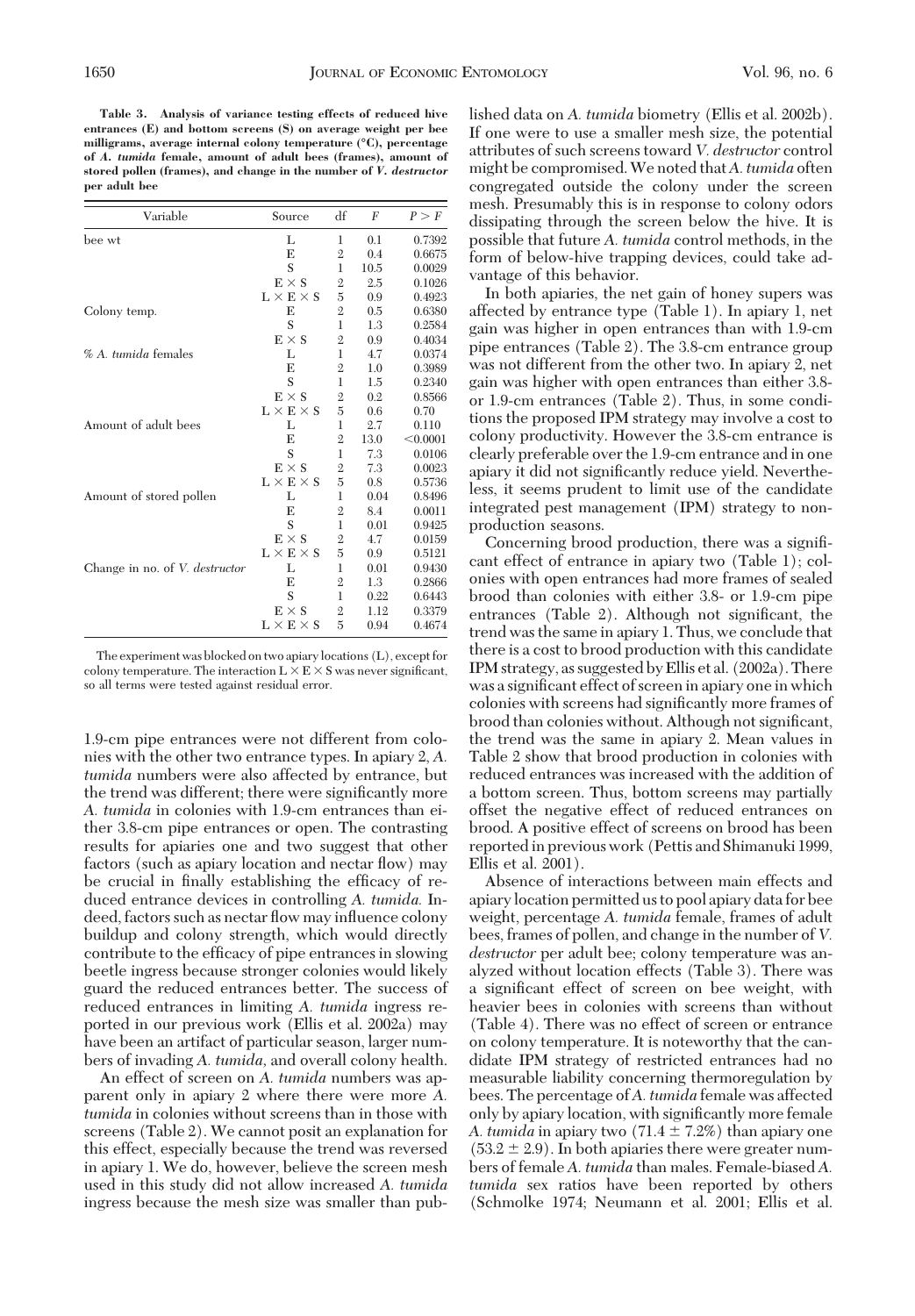**Table 4. Effects of reduced hive entrances and bottom board design on average weight per bee (milligrams), average internal colony temperature (°C), percentage of** *A. tumida* **female, amount of adult bees (frames), amount of stored pollen (frames), and change in number** *V. destructor* **per adult bee**

|                                           |                                                                                           | Bee wt                                                                                  |                                                                         |                                                                                                  | Temp.                                                                                             |                                                                                          |
|-------------------------------------------|-------------------------------------------------------------------------------------------|-----------------------------------------------------------------------------------------|-------------------------------------------------------------------------|--------------------------------------------------------------------------------------------------|---------------------------------------------------------------------------------------------------|------------------------------------------------------------------------------------------|
|                                           | Solid                                                                                     | Screen                                                                                  | Entrance totals                                                         | Solid                                                                                            | Screen                                                                                            | Entrance totals                                                                          |
| Open<br>1.9<br>3.8<br>Bottom board totals | $133.9 \pm 5.6$ (8)<br>$121.1 \pm 4.8$ (7)<br>$117.2 \pm 5.1(7)$<br>$124.5 \pm 3.3$ (22)a | $135.5 \pm 4.2(6)$<br>$141.1 \pm 4.5(7)$<br>$141.6 \pm 7.5(8)$<br>$139.7 \pm 3.3$ (21)b | $134.6 \pm 3.6$ (14)a<br>$131.1 \pm 4.2$ (14)a<br>$130.2 \pm 5.5$ (15)a | $34.1 \pm 0.4$ (8)<br>$35 \pm 0.2$ (4)<br>$35.1 \pm 1(5)$<br>$34.6 \pm 0.4$ (17)a                | $34.3 \pm 0.4$ (8)<br>$34.4 \pm 0.6$ (8)<br>$33.8 \pm 0.5$ (8)<br>$34.2 \pm 0.3$ (24)a            | $34.2 \pm 0.3$ (16)a<br>$34.6 \pm 0.4$ (12)a<br>$34.3 \pm 0.5$ (13)a                     |
|                                           |                                                                                           | % Female                                                                                |                                                                         |                                                                                                  | <b>Bees</b>                                                                                       |                                                                                          |
|                                           | Solid                                                                                     | Screen                                                                                  | Entrance totals                                                         | Solid                                                                                            | Screen                                                                                            | Entrance totals                                                                          |
| Open<br>1.9<br>3.8<br>Bottom board totals | $53.9 \pm 11.5(7)$<br>$50 \pm 3(7)$<br>$68.6 \pm 10.1$ (7)<br>$57.5 \pm 5.2$ (21)a        | $60.7 \pm 11.6$ (8)<br>$64 \pm 7.7(6)$<br>$71.7 \pm 9.7$ (8)<br>$65.6 \pm 5.7$ (22)a    | $57.5 \pm 8(15)a$<br>$56.5 \pm 4.2$ (13)a<br>$70.3 \pm 6.8$ (15)a       | $6.7 \pm 1(8)$<br>$0.6 \pm 0.2$ (7)<br>$2.4 \pm 0.8$ (7)<br>$3.4 \pm 0.7$ (22)a                  | $5.1 \pm 0.7$ (8)<br>$3.7 \pm 0.5$ (8)<br>$5.6 \pm 0.9$ (8)<br>$4.8 \pm 0.4$ (24)b                | $5.9 \pm 0.6$ (16)a<br>$2.3 \pm 0.5$ (15)b<br>$4.1 \pm 0.7$ (15)c<br>$4.8 \pm 0.4$ (24)b |
|                                           |                                                                                           | Pollen                                                                                  |                                                                         | Change in no. of V. destructor                                                                   |                                                                                                   |                                                                                          |
|                                           | Solid                                                                                     | Screen                                                                                  | Entrance totals                                                         | Solid                                                                                            | Screen                                                                                            | Entrance totals                                                                          |
| Open<br>1.9<br>3.8<br>Bottom board totals | $0.9 \pm 0.2$ (8)<br>$0.1 \pm 0.1$ (7)<br>$0.4 \pm 0.1$ (7)<br>$0.5 \pm 0.09$ (22)a       | $0.5 \pm 0.1$ (8)<br>$0.3 \pm 0.1$ (8)<br>$0.6 \pm 0.1$ (8)<br>$0.5 \pm 0.06$ (24)a     | $0.7 \pm 0.1$ (16)a<br>$0.2 \pm 0.05$ (15)b<br>$0.5 \pm 0.07$ (15)a     | $0.04 \pm 0.04$ (7)<br>$-0.001 \pm 0.0006$ (7)<br>$-0.02 \pm 0.01$ (7)<br>$0.005 \pm 0.01$ (21)a | $0.006 \pm 0.003$ (8)<br>$0.03 \pm 0.03$ (8)<br>$-0.0003 \pm 0.0003$ (8)<br>$0.01 \pm 0.01$ (24)a | $0.02 \pm 0.02$ (15)a<br>$0.01 \pm 0.01$ (15)a<br>$-0.01 \pm 0.006$ (15)a                |

Colonies were fitted with either a conventional solid bottom board (solid) or a screened bottom consisting of 2-mm plastic mesh (screen). Additionally, colony entrances were either open conventionally (open) or reduced to a single pipe of either 1.9- or 3.8-cm diameter. Values are mean  $\pm$  SEM; number in parentheses =  $n$ . Bottom board totals and entrance totals followed by the same letter are not different at the  $\alpha$   $\le$ 0.05 level. Means were separated using Duncan's test.

2002b, c). Because the percentage of females was not affected by bottom type, there is no reason to believe that female beetles (which are bigger than males and perhaps unable to cross the screen as well as males) were excluded from hives with screens more than males.

Frames of adult bees were affected by screen and entrance, with more bees in colonies with screens and significantly fewer bees in colonies with 3.8-cm pipe entrances or 1.9-cm entrances compared with open entrances (Table 4). There was also a significant interaction for this variable between screen and entrance, apparent in Table 4. In colonies without bottom screens there was a more pronounced decline in bee population with the addition of a reduced entrance, and the compensation afforded by the larger of the two entrances (3.8 cm) was modest. In colonies with screens, however, the addition of a reduced entrance reduced bee population only with the smaller 1.9-cm entrances; population with 3.8-cm entrances was actually higher than in the open entrances (Table 4). Thus, although there is an overall cost to adult bee population with reducing colony entrances, this cost can be offset in 3.8-cm pipe entrances if the beekeeper simultaneously uses a screened bottom board.

Frames of pollen were affected by entrance, with significantly more pollen in colonies with open entrances or 3.8-cm pipe entrances than 1.9-cm entrances (Table 4). Thus, there seems to be a cost to pollen storage with entrances reduced below 3.8 cm. Furthermore, there was a significant interaction between main effects, apparent in Table 4. In colonies without a screen bottom there was an overall sharper drop in pollen with the addition of a reduced entrance.

With screened colonies the cost to pollen storage of a reduced pipe entrance was moderated, with pollen in fact higher in 3.8-cm pipe entrances than the open group. As we found for adult bee populations, there is a cost to stored pollen with reducing colony entrances, but this cost is offset in 3.8-cm pipe entrances with a screened bottom board.

Because bottom screens are used in *V. destructor* IPM protocols (Pettis and Shimanuki 1999, Ostiguy et al. 2000, Ellis et al. 2001), we examined changes in number of *V. destructor* per adult bee. We found no effects of entrance or screen on this variable (Table 3), probably due to the low number of *V. destructor* present in the study. It remains inconclusive whether the screen mesh size used in this study, which is smaller than that conventionally used for the control of *V. destructor,* inhibits *A. tumida* ingress while permitting the exit of falling *V. destructor.*

We conclude that more studies must be done on reduced hive entrances to determine their efficacy in impeding *A. tumida* ingress. Our data suggest that reduced hive entrances may slow *A. tumida* ingress in some instances but that their success is limited by other factors internal or external to the colony. Furthermore, reduced entrances cause harmful secondary effects on brood and bees that are only partly mitigated by screened bottom boards.

## **Acknowledgments**

We thank J.M. and Freda Sikes of Richmond Hills, GA, for use of colonies and apiary sites. We acknowledge J.M. Sikes for the idea of using pipe entrances for small hive beetle control. Glenn Ware (University of Georgia) and Sarah Radloff (Rhodes University) provided statistical assistance.